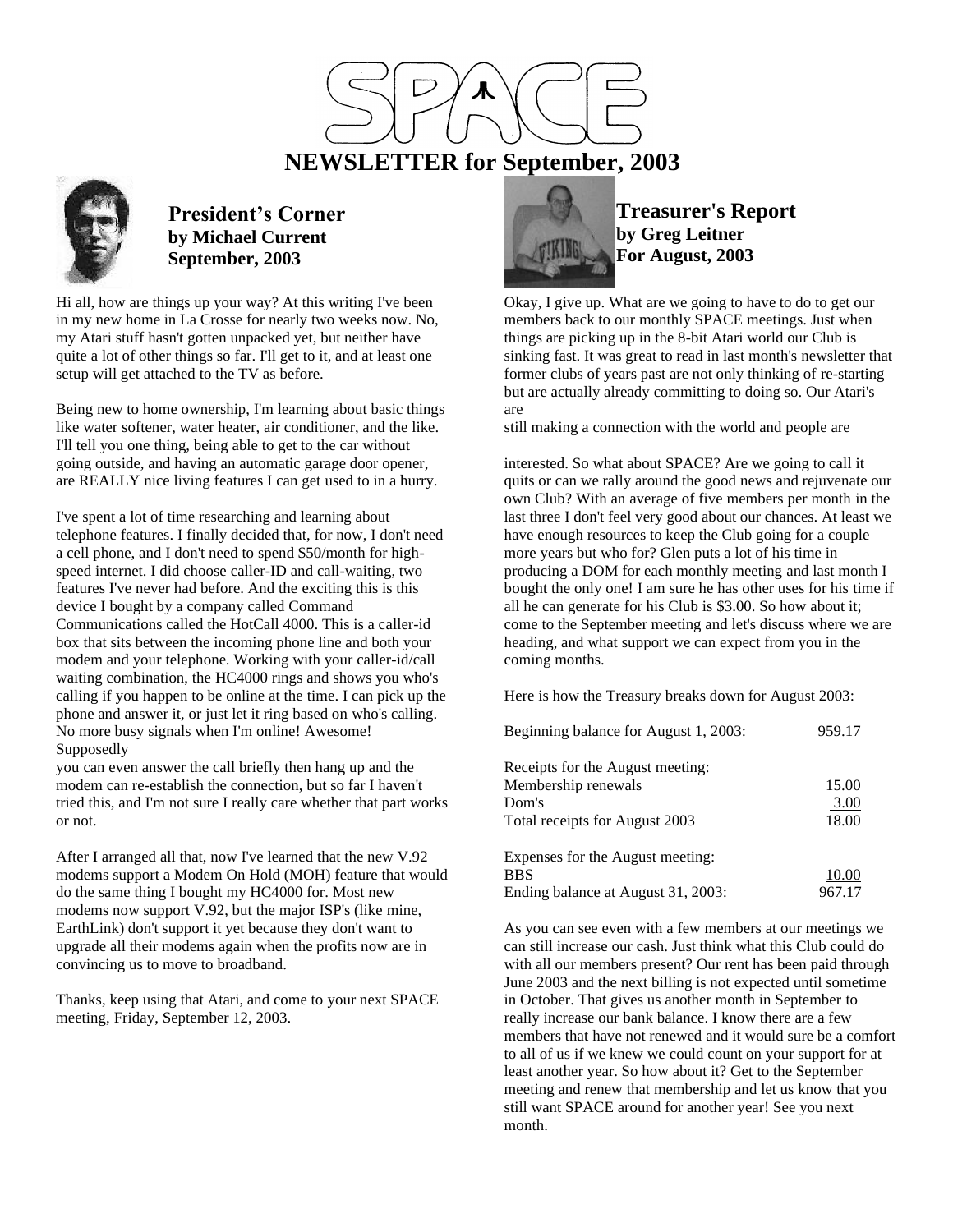

### **Secretary's Report By Brian-Angel C Little** For August, 2003

### No Minutes Submitted.

\*\*\*\*\*\*\*\*\*\*\*\*\*\*\*\*\*\*\*\*\*\*\*\*\*\*\*\*\*\*

--From: Steven J Tucker

--Date: Mon, 04 Aug 2003 01:52:57 GMT Pre-ordering starts today for my Flash Multi-Cart/Disk-Cart/Homebrewing Cartridge, with shipment of orders by 08/11.

The cartridge is professionally produced, with open-source software and extensive documentation.

Limited edition pricing is \$29.99 per cartridge, with a shipping discount for buying five. After 8/11 the price will increase to \$34.99.

For complete product information and the order form go to: http://www.atarimax.com/

or directly to the MaxFlash cartridge page at: http://www.atarimax.com/flashcart/documentation/

--From: Carsten Strotmann --Date: Mon, 11 Aug 2003 16:43:50 +0200 Hello. I've published a little tool (Source and Binary) that shows some information useful during ACTION! Programming:

# ATARI RTClock Timer Ticks # Shift Key Status # X/Y Screen Cursor Coordinates # ATASCII Key-Code of last pressed key # Interal Key-Code of last pressed key # ACTION! Base Adress (ORG) # ACTION! Program Code Size # Last Sector IO Number

The Tool can be downloaded at http://www.strotmann.de/twiki/bin/view/APG/ActionInfoLine

Have fun Carsten Strotmann

BEVERLY, MA\_August 19, 2003\_A thrilling new addition to the Dragon Ball Z® series is coming to the PlayStation® 2 computer entertainment system, Atari, Inc. (Nasdaq: ATAR) announced today. Dragon Ball Z®: Budokai" 2 will feature never seen before character fusions, a new single player mode, opponents new to the video game world and \_Toriyama shading, a new and unique style of shading coined after the original author of the Dragon Ball series, Akira Toriyama. A sequel to the best-selling Dragon Ball Z®: Budokai" game, Dragon Ball Z®: Budokai" 2 is currently in production by developer Dimps, and is scheduled to ship in December 2003.

The Dragon Ball Z® video game franchise has achieved significant success and fan status because they invite fans to \_play the show\_, said Nancy MacIntyre, vice president of marketing for Atari\_s Beverly studio. \_Budokai" 2 will once again demonstrate Atari\_s ongoing commitment to delivering fresh and compelling interactive entertainment.

\_Atari continues to captivate fans by letting them participate in an authentically recreated, Dragon Ball Z® universe, including all of the most compelling story lines and memorable characters, said Gen Fukunaga, president of FUNimation Productions. With surprising gameplay features and graphics enhancements, Budokai" 2 looks to set a new standard of DBZ® video game excellence.

With highly detailed Toriyama shaded graphics, Dragon Ball Z®: Budokai" 2 features 34 of the toughest, most seasoned heroes and villains from throughout the Dragon Ball Z® sagas. The World Games through the Kid Buu sagas of the Dragon Ball Z® animated series are \_all new in the Budokai" 2 experience. Players can battle in eight highly destructive arenas covering four gameplay modes, including Versus, Tournament, Training and the all-new, singleplayer experience, Dragon Mode, where players join forces with a team of AI-controlled DBZ® fighters on a quest to capture all seven Dragon Balls. Fans can perform fusions \_the combination of two fighters

into one, taken directly from the animated series \_and play as the mighty villain Buu", who appears in three forms, Maijin Buu, Super Buu and Kid Buu.

Dragon Ball Z®: Budokai" 2 follows on the heels of its successful predecessor, which has sold more than 1.1 million units in North America alone. As of June 2003, the partnership between Atari and FUNimation has resulted in Dragon Ball Z® video game sales totaling over 3 million units and \$110 million in the U.S. (Data according to the NPD Group, Inc.).

The Dragon Ball brand has generated over \$3 billion in worldwide licensed merchandise \_a number that few animated series can compete with. It is among the top-rated series on Cartoon Network and was the number-one rated show among all U.S. cable TV programs for \_tweens 9-14, boys 9-14 and men 12-24 during 2002 season s launch line-up. For the second consecutive year, Dragon Ball was the most searched-for term on the Internet according to Lycos.

For additional information on Dragon Ball Z®, visit www.dragonballz.com.

BEVERLY, Mass.--Aug. 15, 2003-- Atari today revealed plans to bring the Trivial Pursuit® game, the most popular trivia game in the world, onto PlayStation®2 computer entertainment system, the Xbox® video game system from Microsoft with Xbox(TM) Live and Windows® PCs. The famous trivia game will come to life on console with innovative gameplay, multimedia clips and entertaining question topics that will be presented by six celebrity hosts from both television and movies.

Sports personality Terry Bradshaw, along with television personality Brooke Burke, comedians John Cleese, Whoopi Goldberg and John Ratzenberger, plus Bill Nye "The Science Guy," round out the roster of celebrity hosts for the Trivial Pursuit Unhinged game categories Sports & Leisure, People & Places, History, Arts & Entertainment, Wild Card and Science & Nature respectively. The celebrity hosts will deliver the game questions to the players. Their unique personalities and voices will add to the entertainment of the game content.

"Bringing the Trivial Pursuit Unhinged game to next-generation" console platforms will allow us to take everything people love about the board game even further by offering more ways to interact with other players, exciting new game play features and entertaining multimedia questions," said Nancy MacIntyre, vice president of marketing for Atari. "The Trivial Pursuit Unhinged game will stay true to the spirit and essence of the classic board game while also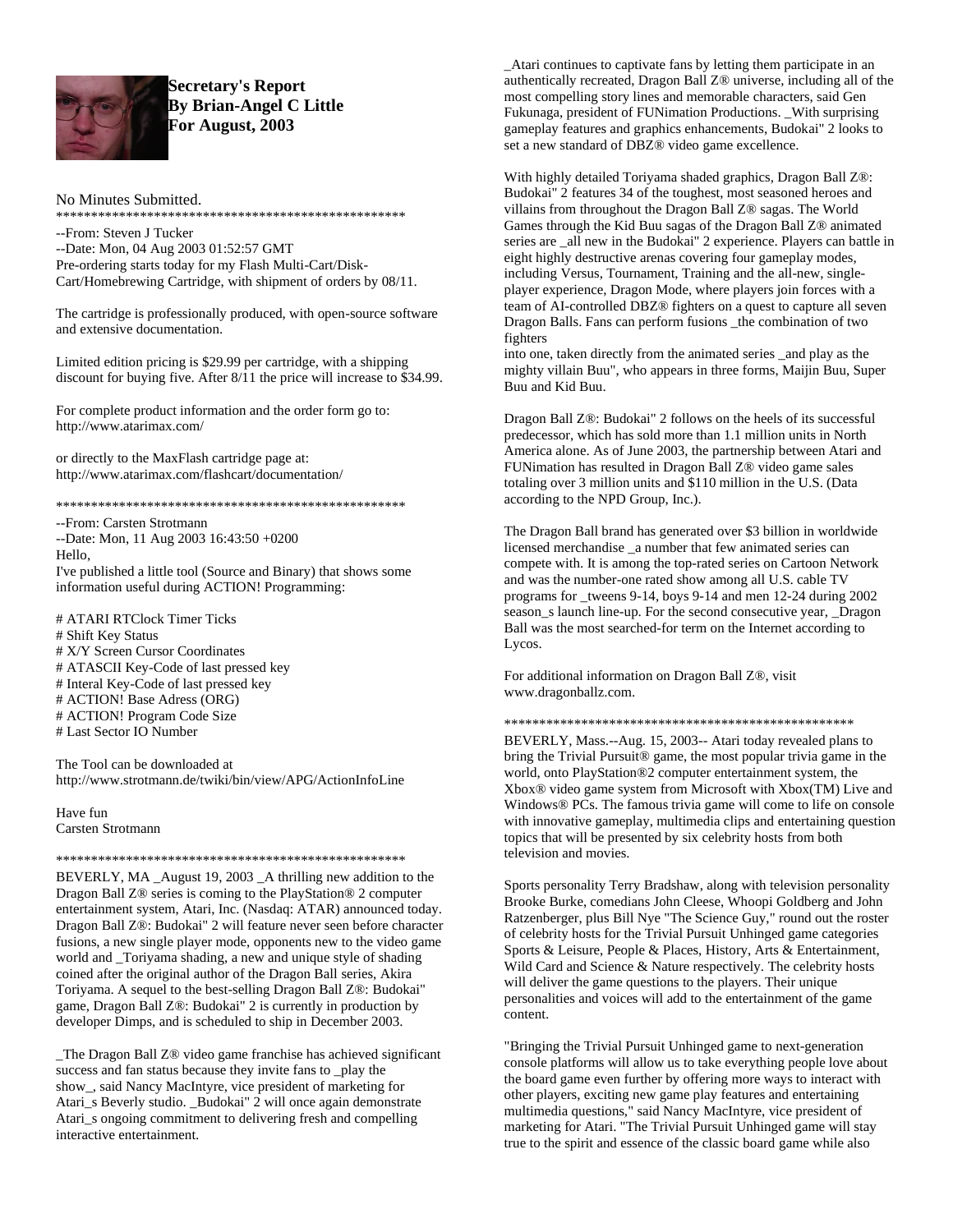fully embracing the pace and distinctive style of console game play."

The Trivial Pursuit Unhinged game delivers incredible new game features that turn a familiar classic into an amazing new experience where a crafty move might outdo a correct answer. The Trivial Pursuit Unhinged game includes three game modes - Classic, Flash and Unhinged, which features bonus points and special board moves. In Unhinged mode, players can now steal wedges, bet as to whether other players will answer correctly, earn and spend bonus points, as well as a plethora of additional special moves and squares that keep the game entertaining.

Developed by Artech Studios, the Trivial Pursuit Unhinged game will be available this holiday with a suggested retail price of \$29.95 for PlayStation 2 and Xbox, and \$19.95 for the PC.

#### \*\*\*\*\*\*\*\*\*\*\*\*\*\*\*\*\*\*\*\*\*\*\*\*\*\*\*\*\*\*\*\*\*\*\*\*\*\*\*\*\*\*\*\*\*\*\*\*\*\*

LOS ANGELES \_August 15, 2003 \_Atari and BioWare Corp., under license from Hasbro, Inc., are set to expand the award-winning Neverwinter Nights", the best-selling, fantasy roleplaying game based in the Forgotten Realms® world from Wizards of the Coast\_s classic Dungeons & Dragons® game. Following the release of the first official expansion pack, Neverwinter Nights: Shadows of Undrentide" in June, Neverwinter Nights: Hordes of the Underdark" pits players in a battle to save the embattled city of Waterdeep from an ancient evil buried deep within the earth and stone of Undermountain. Neverwinter Nights: Hordes of the Underdark is scheduled for release this November.

\_By combining classic elements of a traditional pen and paper gaming experience with the action and excitement of an interactive adventure, Neverwinter Nights has changed the very nature of roleplaying games, said Steve Allison, vice president of marketing for Atari, Inc.\_s Los Angeles studio. \_Neverwinter Nights: Hordes of the Underdark, will expand on those great gameplay elements with an extensive new single-player campaign and a host of exciting new options allowing players to create their own adventures with the Neverwinter Nights Aurora Toolset.

Neverwinter Nights: Hordes of the Underdark will include a new 20 hour single player campaign, designed for high-level characters and set amidst the famous city of Waterdeep and the foreboding Underdark from the D&D® game\_s Forgotten Realms campaign setting. Hordes of the Underdark will significantly expand upon the Neverwinter Nights universe, most notably with the addition of Epic Level gameplay. Based upon the rules published by Wizards of the Coast in the D&D game supplement Epic Level Handbook", Epic Levels will be available for characters who have reached level 20, allowing

them to advance as far as level 40.

In addition, Neverwinter Nights: Hordes of the Underdark will introduce several new prestige classes, including the Shifter, a druidic class specializing in shape shifting; dozens of new feats, such as Epic Reputation, Craft Weapon and Armor Skin; a multitude of new weapons and spells, many designed solely for epic level characters; challenging new creatures pulled straight out of the Underdark, including Mind Flayers, Beholders and Driders; several new character voice sets for even greater character customization; and 17 new epic soundtracks from composer Jeremy Soule.

\_Neverwinter Nights: Hordes of the Underdark will expand on the already massive Neverwinter Nights franchise by adding a number of features requested by the extensive fan community, said Dr. Greg Zeschuk, BioWare Corp. joint CEO and Co-Executive Producer of Neverwinter Nights: Hordes of the Underdark. \_The inclusion of Epic Levels alone should open up great new ways for people to play the game and create their own high-level adventures, further

extending the value of their original game purchase, \_added Ray Muzyka, BioWare Corp. joint CEO and Co-Executive Producer.

Neverwinter Nights: Hordes of the Underdark will equip module makers with two new tilesets and additional content for the Neverwinter Nights Aurora Toolset, the groundbreaking software included with the full game that allows players to create their own universes, quests and storylines. The two new tilesets will be based around the new campaign and will include exciting new features specific to certain denizens of the Underdark itself.

Neverwinter Nights: Hordes of the Underdark is scheduled for release in November 2003. Additional information about Neverwinter Nights: Hordes of the Underdark can be found online at [www.bioware.com.](http://www.bioware.com/)

#### \*\*\*\*\*\*\*\*\*\*\*\*\*\*\*\*\*\*\*\*\*\*\*\*\*\*\*\*\*\*\*\*\*\*\*\*\*\*\*\*\*\*\*\*\*\*\*\*\*\*

BEVERLY, Mass.--Aug. 15, 2003--Atari, Inc. (Nasdaq: ATAR) has announced that Once Upon A Knight(TM), a fantasy-based interactive PC game, is in development and will ship to retail stores in September. Once Upon A Knight combines the best elements of real-time-strategy (RTS) action and role-playing-game (RPG) adventure into a unique and exciting game set in a brilliantly rendered setting where players battle evil, save damsels and are generally noble and just.

"We are excited to be adding this unique title to Atari's catalog of quality fantasy products," said Nancy MacIntyre, vice president of marketing for Atari's Beverly studio. "Fans of both RTS and RPG games will find Once Upon A Knight's style and personality refreshing and rewarding due to its wonderful blend of intense action, exciting adventure and incredible graphics."

Set within a world of treachery, nobility and milk (yes, milk), Once Upon A Knight delivers powerful gameplay and forgoes conventions surrounding ordinary fantasy titles offering a milk-based economy, mother-in-laws, flying witches and secretive knights named Floyd. Players can chose to either jump right into battle in RTS mode, or slowly build up a character's attributes over time in RPG mode.

Once Upon A Knight is set in a fully animated, highly detailed three-dimensional environment that features over 20 missions, hundreds of quests, creepy monsters, 80 different characters, countless spells and weaponry. Once Upon A Knight also offers LAN and online play where up to eight chivalrous gamers can test their skills and battle each other to discover who is the ultimate medieval master.

Once Upon a Knight will be available in the U.S. on September 23rd for a suggested price of \$49.99.

#### \*\*\*\*\*\*\*\*\*\*\*\*\*\*\*\*\*\*\*\*\*\*\*\*\*\*\*\*\*\*\*\*\*\*\*\*\*\*\*\*\*\*\*\*\*\*\*\*\*\*

BEVERLY, Mass.--July 17, 2003--Atari today announced plans to bring Hasbro Inc.'s (NYSE:HAS) TRANSFORMERS ARMADA, the enormously popular male action property to PlayStation®2 computer entertainment system with TRANSFORMERS ARMADA: PRELUDE TO ENERGON. All the rage in the '80's, the TRANSFORMERS brand is as popular as ever with the top-selling TRANSFORMERS ARMADA toy line and comic book series, and Cartoon Network television series.

Exclusively for the PlayStation 2, TRANSFORMERS ARMADA : PRELUDE TO ENERGON is a revolutionary 3rd person, 3-D action/adventure game. Players enter the world of TRANSFORMERS as they become one of three AUTOBOT robots and control their character's every move and decision. The massive robots can explore numerous rich 3-D environments on foot or convert to vehicle mode for high-speed maneuvering. Players will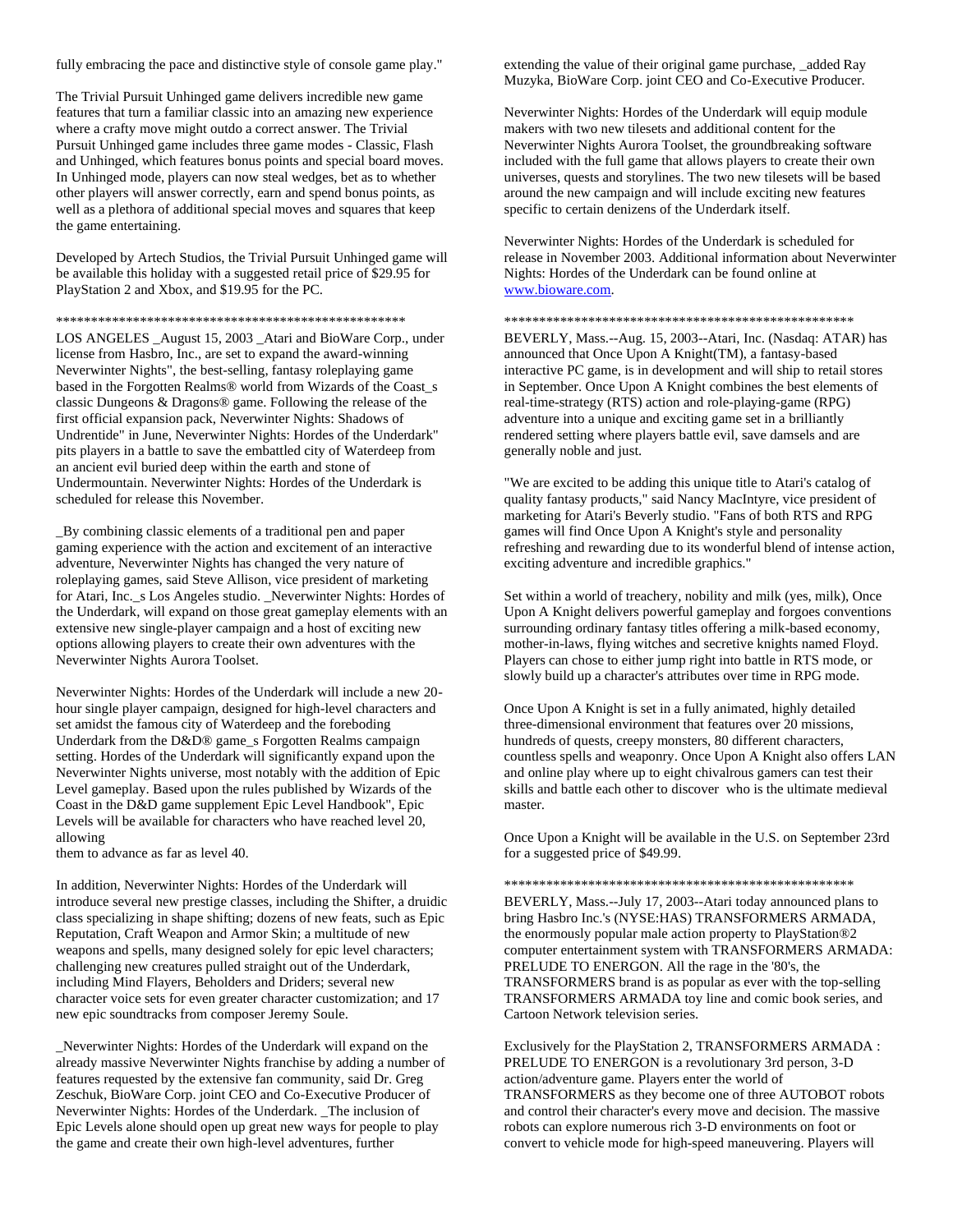battle DECEPTICON forces with an arsenal of weapons including cluster rockets, homing missiles and vortex cannons.

"We're working diligently to develop a game that expands upon the TRANSFORMERS ARMADA brand to provide a truly unique experience with intense gameplay, vast environments and an emphasis on combat," said Andrew Carter, vice president of product development for Atari's Melbourne House. "Every massive environment and character model will be delivered with an unprecedented level of visual realism by harnessing PlayStation 2 system's powerful graphics technology and techniques - resulting in incredible rendering effects and absolute immersion for players."

"TRANSFORMERS ARMADA: PRELUDE TO ENERGON for PlayStation 2 is being developed to deliver a deep interactive experience that will immerse players into a rich, bold new TRANSFORMERS world," said Nancy MacIntyre, vice president of marketing for Atari. "TRANSFORMERS is a successful brand that continues to thrive nearly twenty years after it was introduced and we are excited to offer this highly anticipated title."

"Atari is a leader in interactive gaming and has the talent to bring the world of TRANSFORMERS to life through a dynamic and engaging game that will captivate fans of all ages," said Tom Klusaritz, Vice President of Publishing for Hasbro Consumer Products Worldwide, the licensing and promotions arm of Hasbro.

TRANSFORMERS characters are now armed with the ability to evolve, as players collect different types of MINI-CON robots that power-up character's abilities. MINI-CON characters possess a unique ability to make ordinary Transformers characters extremely powerful and are desired by both the AUTOBOTS and DECEPTICONS. The ultimate goal is to free the MINI-CON race, battle to defeat MEGATRON warrior and his evil army of DECEPTICLONES to save the Earth from destruction.

Developed by Atari's Melbourne House, TRANSFORMERS ARMADA: PRELUDE TO ENERGON will be available in Spring 2004 for a suggested retail price of \$49.95. For more information, please visit www.atari.com.

\*\*\*\*\*\*\*\*\*\*\*\*\*\*\*\*\*\*\*\*\*\*\*\*\*\*\*\*\*\*\*\*\*\*\*\*\*\*\*\*\*\*\*\*\*\*\*\*\*\* --Date: Wed, 20 Aug 2003 12:32:36 -0700

Version 1.26 of the Atari++ emulator is now available. Atari++ is an Atari 8-bit/5200 emulator that supports several operating systems, including Unix, Linux, Solaris, and Windows. Unix versions are source-only and must be compiled, but the Windows version is available pre-compiled with the SDL libraries. You can download the latest version of Atari++ and learn more about it at

http://www.math.tu-berlin.de/~thor/atari++/

[This news item courtesy of Atariage.com: http://www.atariage.com]

\*\*\*\*\*\*\*\*\*\*\*\*\*\*\*\*\*\*\*\*\*\*\*\*\*\*\*\*\*\*\*\*\*\*\*\*\*\*\*\*\*\*\*\*\*\*\*\*\*\*

--From: uz@remove-to-reply.musoftware.de (Ullrich von Bassewitz) --Date: Tue, 19 Aug 2003 12:01:53 +0200

I'm proud to announce cc65 version 2.9.2. cc65 is a complete cross development package for 65(C)02 systems, including a powerful macro assembler, a C compiler, linker, librarian and several other tools.

cc65 has C and runtime library support for many of the old 6502 machines, including

- The Commodore VIC20 (contributed by Steve Schmidtke

<steve\_schmidtke@hotmail.com>).

- The Commodore C64 and C128.

- The Commodore C16, C116 and Plus/4.

- The CBM 510 (aka P500), a quite rare Commodore machine (programs run in bank 0).

- The CBM 600/700 family (programs run in bank 1).

- Newer PET machines (not 2001)

- The Apple ][ (library support by Kevin Ruland <kevin@rodin.wustl.edu>)

- The Atari 8 bit machines (thanks to the Atari team: Christian Groessler <cpg@aladdin.de>, Mark Keates <markk@dendrite.co.uk>, Freddy Offenga <taf\_offenga@yahoo.com> and David Lloyd, <dmlloyd@ataricentral.com>).

- GEOS for the C64 and C128 (by Maciej Witkowiak <ytm@elysium.pl>)

- The Oric Atmos (this one is BETA!).

The libraries are fairly portable, so creating a version for other 6502s shouldn't be too much work.

This is a maintenance release that contains bug fixes for version 2.9.1 (see http://www.cc65.org/bugs.php for a list), but no additional features.

Special care has been taken to make sure that this release works flawlessly together with Contiki, Adam Dunkels internet enabled operating system and desktop environment (http://dunkels.com/adam/contiki/). Thanks a lot, Adam!

#### Available packages:

As usual I will provide the complete sources and several binary packages, including RPMs for RedHat Linux. Linux is the primary development platform, so the sources do compile out of the box on Linux machines.

Please note that there are separate RPMs for the compiler proper and the target specific libraries. To develop for one of the predefined target systems you need the compiler RPM package \*and\* one of the target machine packages.

Binaries for DOS and and Windows will follow or may already be available at the time you read this. OS/2 packages will again be available, but since there are almost no downloads for OS/2, so the host platform may get dropped in the near future (again). As with the RPM packages, you need the package for the development system (Windows, etc.) \*and\* one or more of the target machine packages.

#### Download:

For more information and a download link, please visit the cc65 web page at: http://www.cc65.org/

Mailing list: There is a mailing list for discussing cc65 related issues (programming, suggestions, bugs, ...). See

http://www.cc65.org/#List